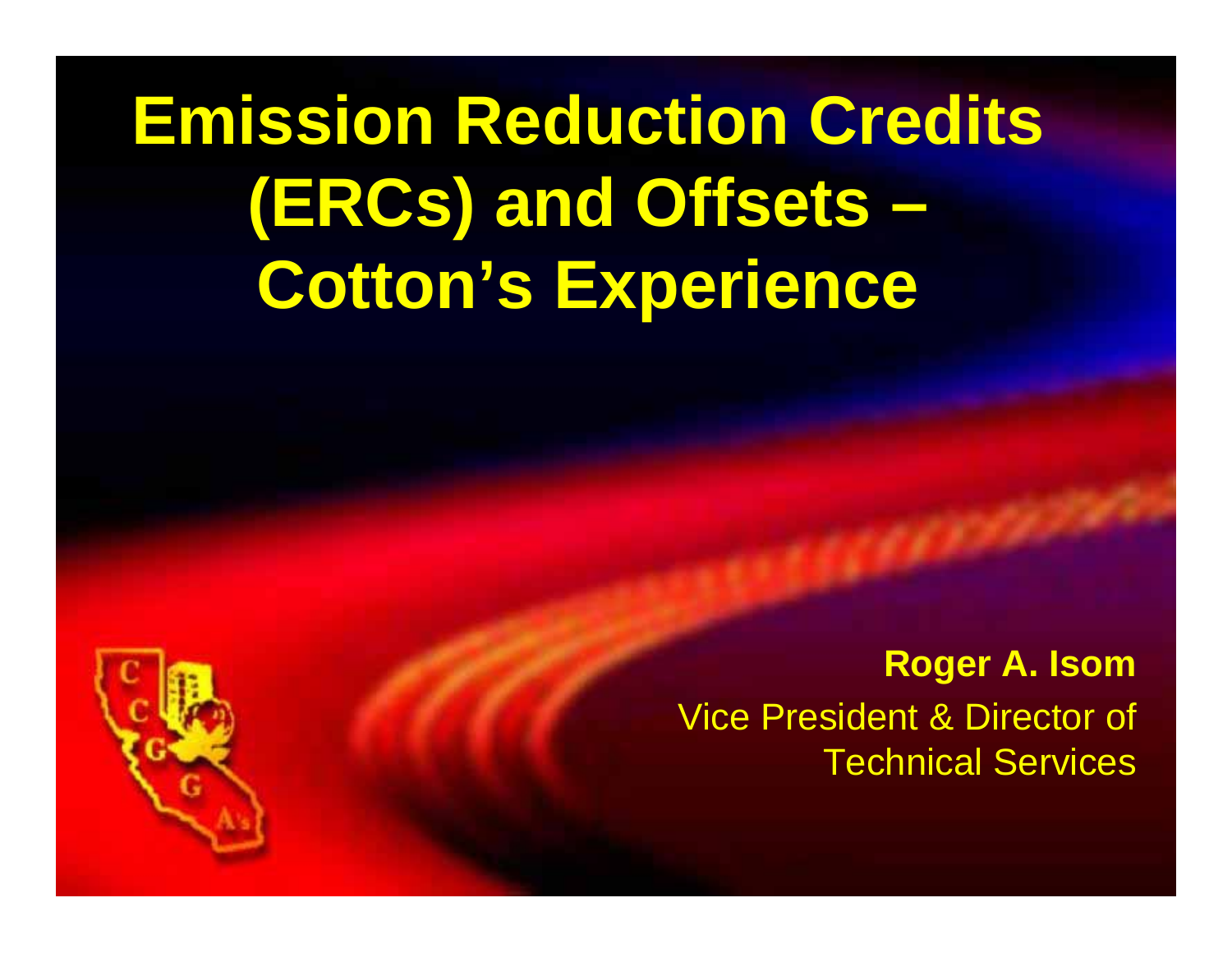

- Great as long as there is demand!
- $\bullet$  \$12k per ton to \$50k per ton in less than 6 months

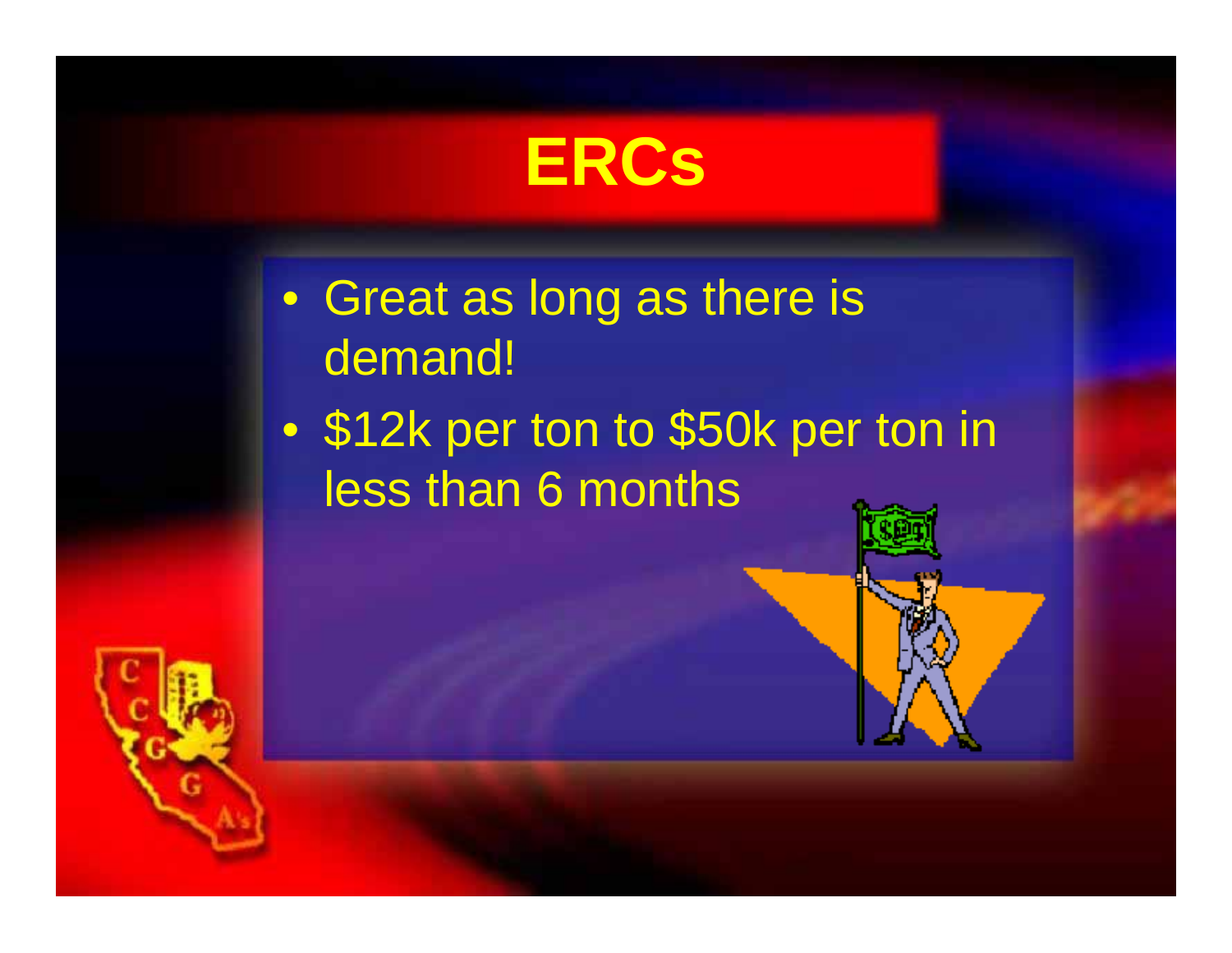#### **Are ERCs saleable?**

• San Joaquin Valley - – # of PM10 sales in 2005 = 5 – # of PM10 sales in 2006 = 67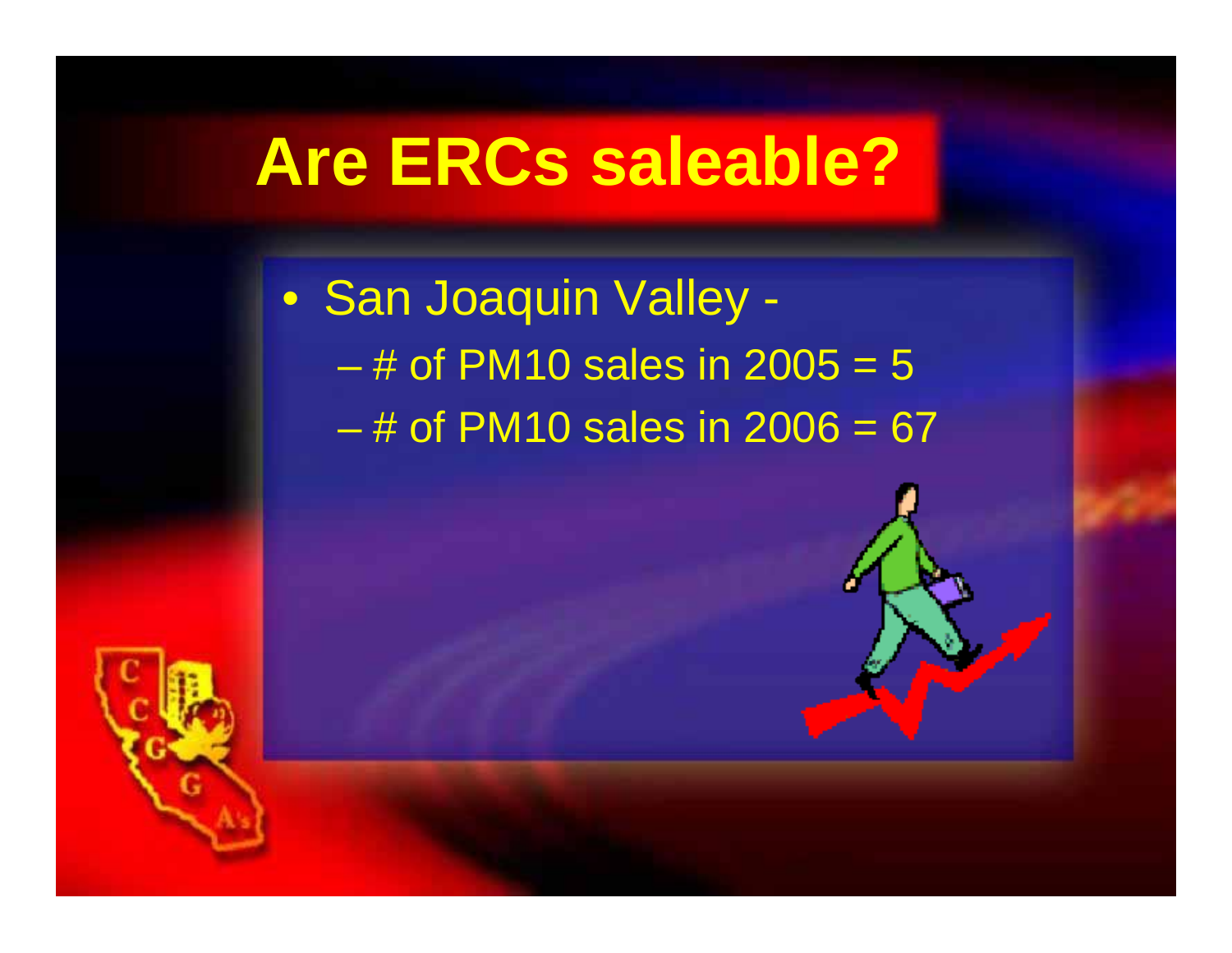## **ERC Cost per Transaction**

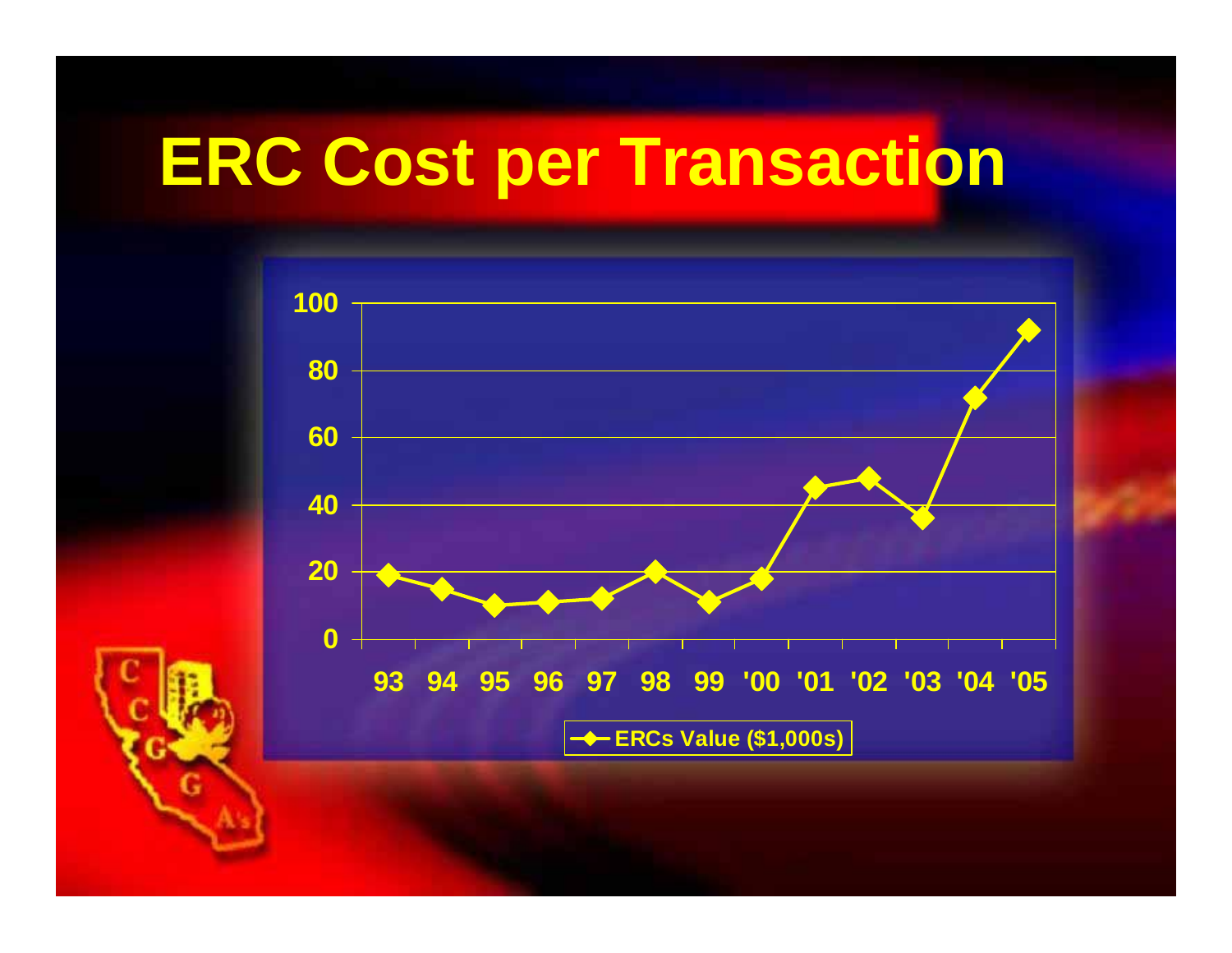

• Great if you're selling, bad if you're buying

• Double-edged sword



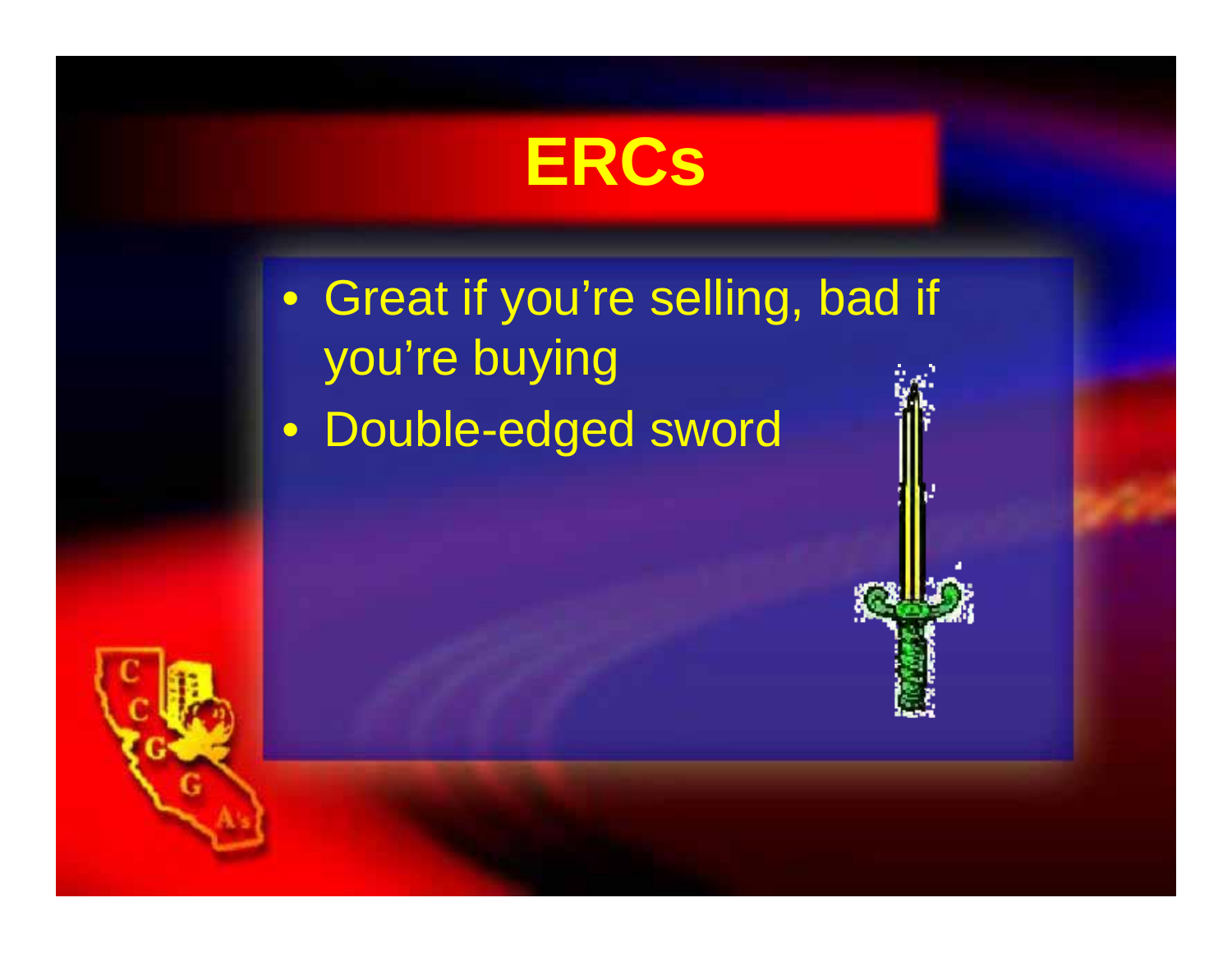## **Selling ERCs**

- Only 2 times in last 15 years have PM10 ERCs really sold! Power plants in the early '02 – Dairies in late '06
- Some cotton gins have held ERCs for 15 years
- Cost more than revenue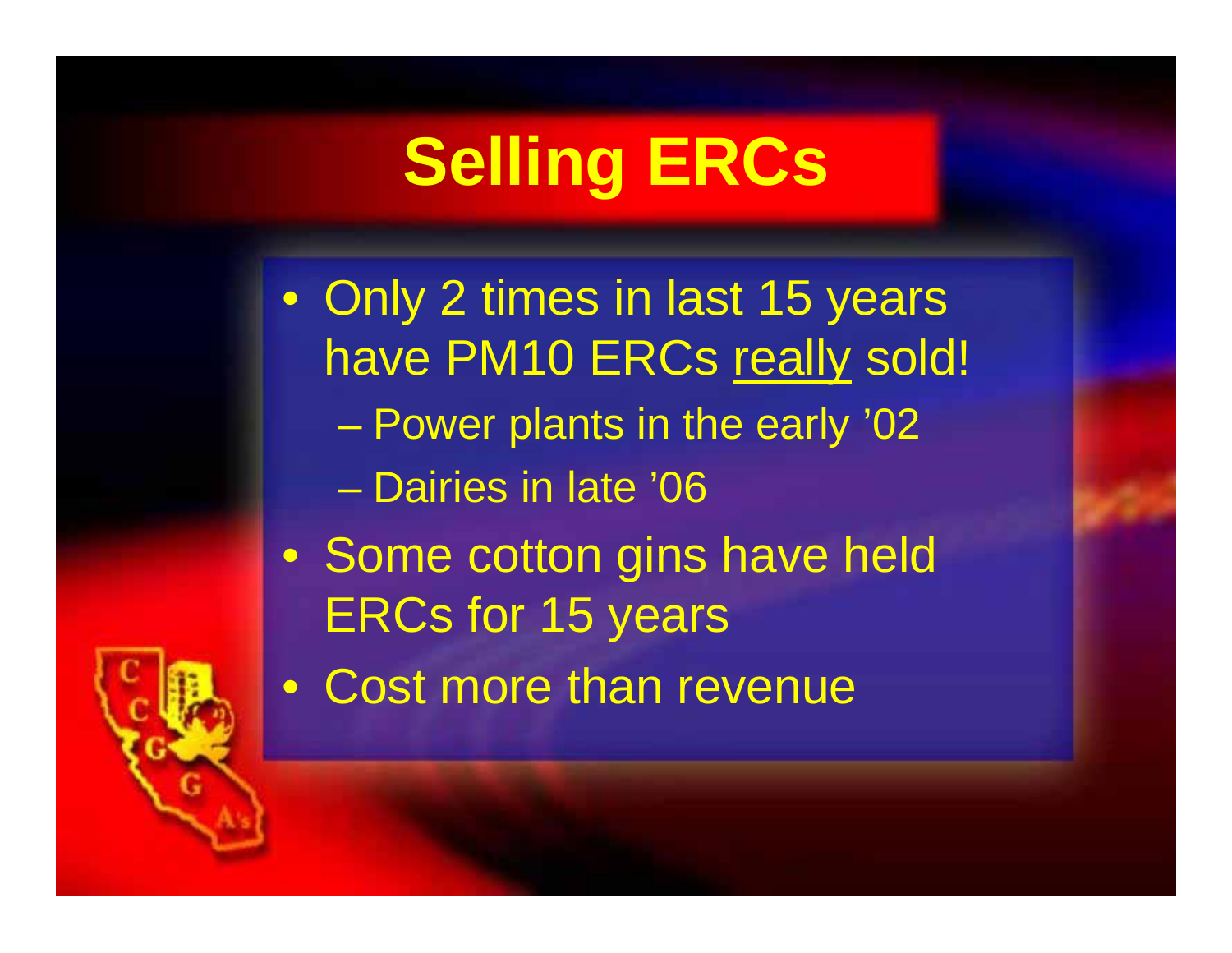**ERCs**

• Be careful what you ask for…You might just get it! • Weigh your options



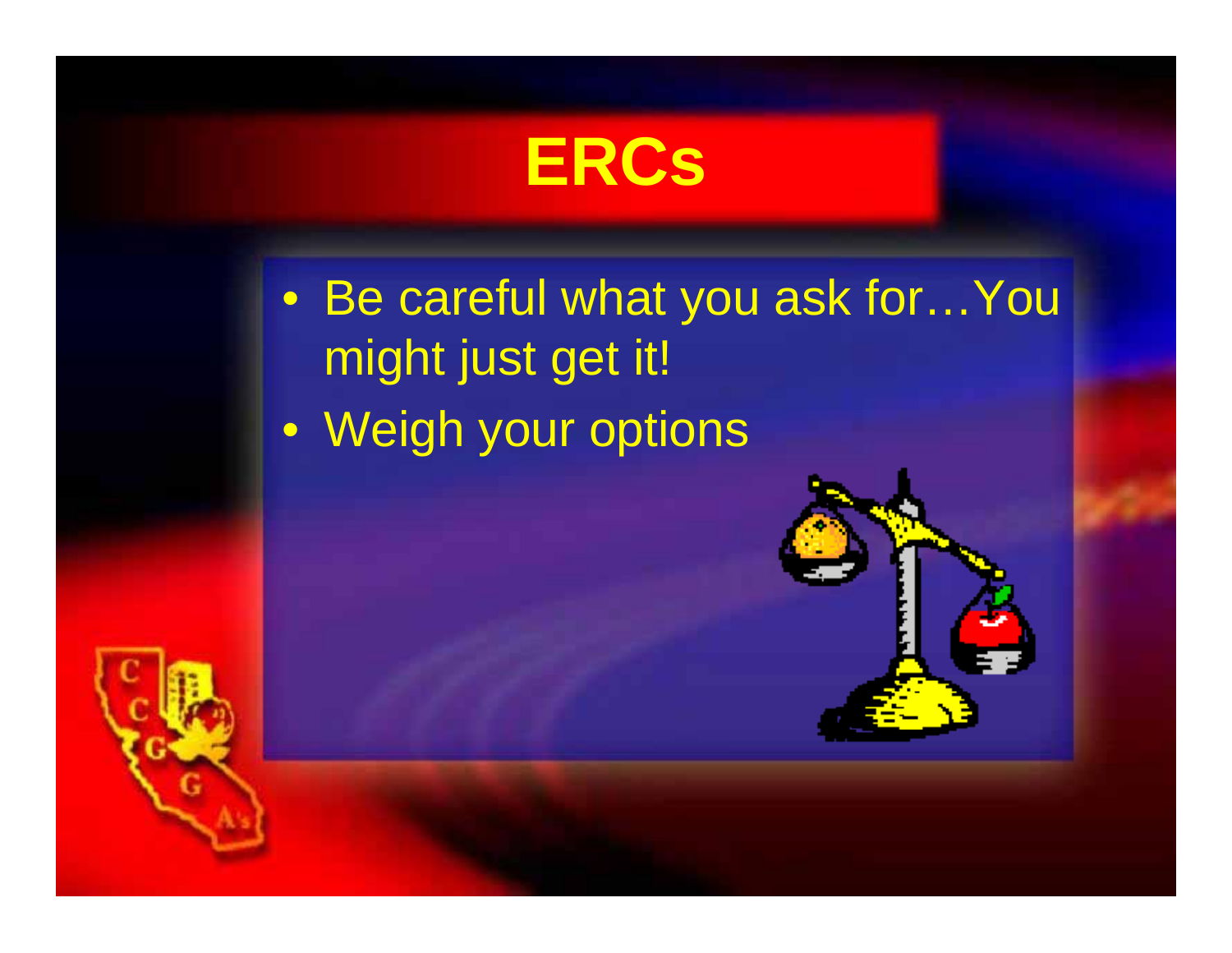# **ERC Types**

- Retrofit
	- Installation of equipment that is not required
		- "early implementation"
- Shutdown
	- Closure of facility or operation

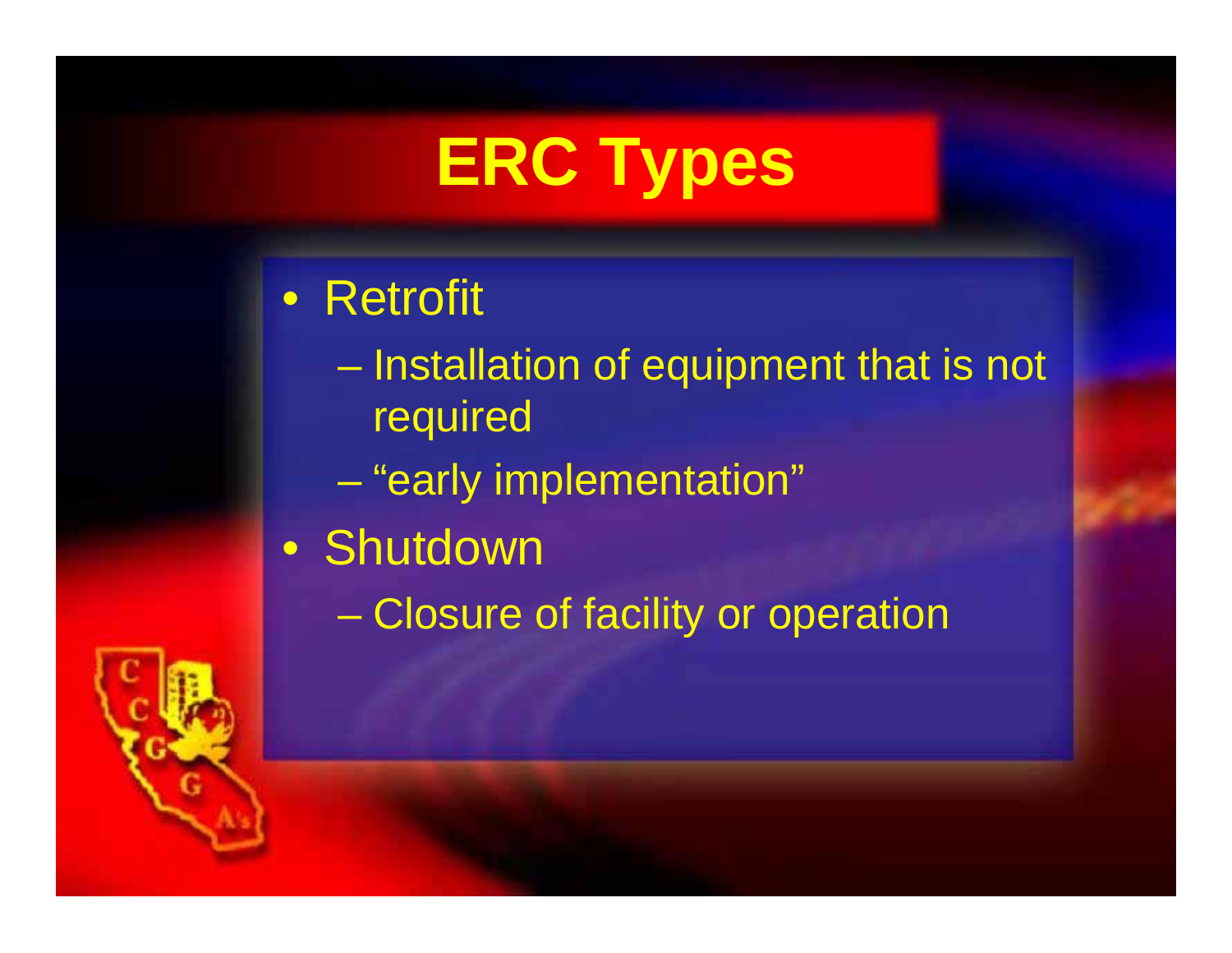## **BACT & BARCT**

- Controls that create ERCs become BACT and BARCT
- Most cotton gin ERCs are shutdown ERCs, not retrofit **ERCs**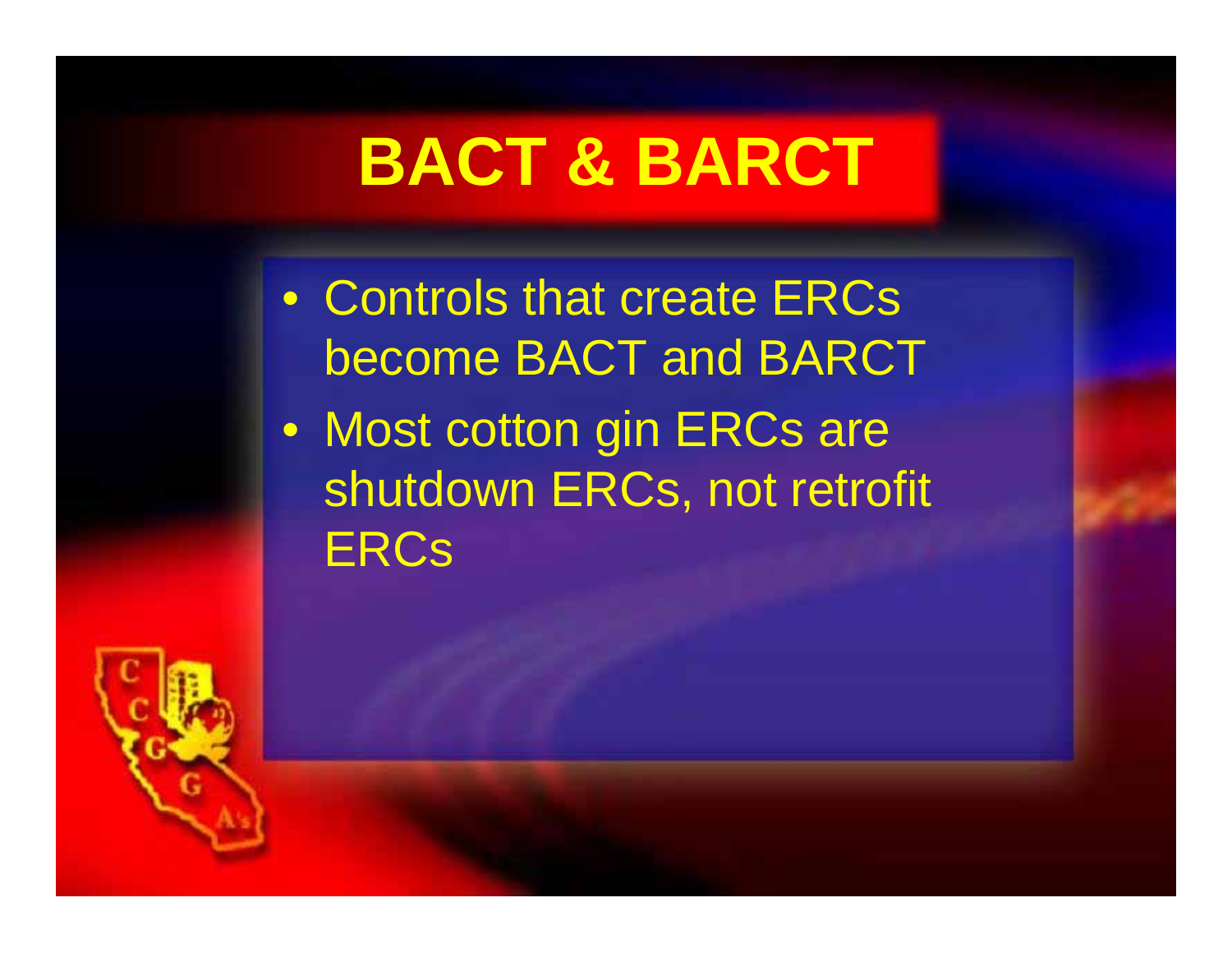#### **Issues**

• Is there demand?

• Are we setting the standard if voluntary approach doesn't work?